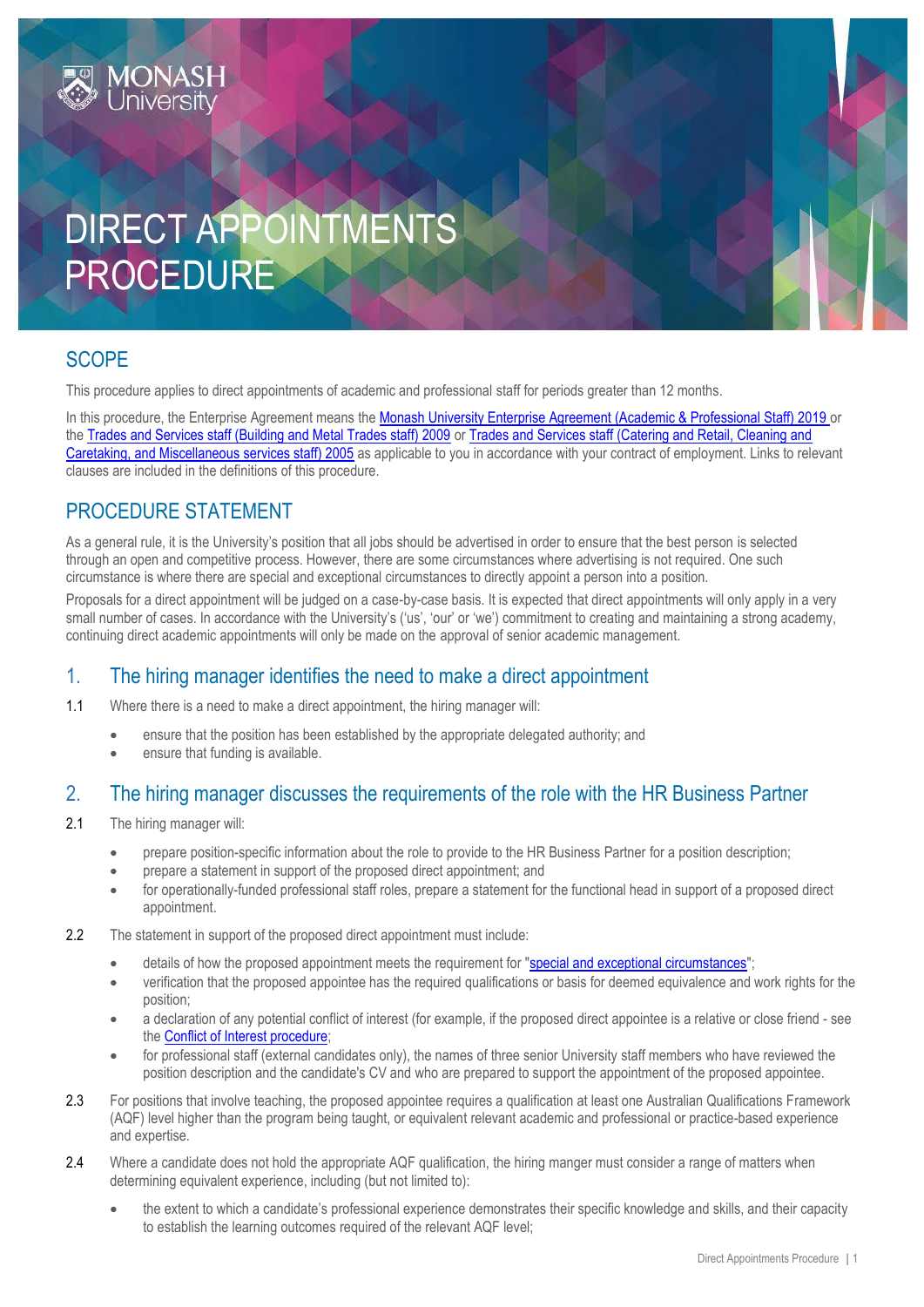- the length of time a candidate has spent working in a relevant profession and their leadership and achievements in that field;
- alternative training and/or qualifications and/or awards that demonstrate the candidate's leadership or expertise in the field of education.
- 2.5 For further guidance with regard to determining equivalent experience, the hiring manager should refer to the Teaching and [Research Descriptors](http://www.intranet.monash/hr/tools-and-resources/manager-resources/recruitment-and-appointments/categories/academic/teaching-research) for academic staff and the relevant faculty framework for assessing equivalence
- 2.6 The HR Business Partner will:
	- assist the hiring manager in preparing the statement in support of the proposed appointment;
	- provide advice to the hiring manager on all aspects of the proposed position including workforce planning, the appropriate mode of employment, the relevant level of superannuation and whether any pre-employment checks are required for the position;
	- ensure this advice is provided in accordance with the requirements of the relevant Enterprise Agreement.

#### 3. The hiring manager or HR Business Partner initiates the direct appointment

- 3.1 The hiring manager or the HR Business Partner will:
	- upload a final position description (if available);
	- enter information regarding the appointment into the Job Request in Rex; and
	- upload the statement in support of the proposed direct appointment to Rex.
- 3.2 The HR Business Partner will arrange for a professional staff position description to be classified in accordance with the [Classification for Professional Staff procedure.](https://publicpolicydms.monash.edu/Monash/documents/1935669)

## 4. Monash HR completes all detailed information in Rex

- 4.1 Monash HR will finalise the administration of the appointment and will contact the hiring manager to advise they will be coordinating the process from this point on.
- 4.2 Before proceeding with the direct appointment, Monash HR will liaise with our Placement Coordinator to identify any suitable redeployees (in accordance with th[e Redundancy and redeployment procedure\)](https://publicpolicydms.monash.edu/Monash/documents/1935728).
- 4.3 If there are no suitable redeployees for the proposed position, Monash HR will proceed with the direct appointment by:
	- confirming that the statement in support of the proposed direct appointment is provided by the hiring manager;
	- confirming that the application for direct appointment meets the eligibility criteria; and
	- arranging any required pre-employment checks (includin[g National Police Checks](https://publicpolicydms.monash.edu/Monash/documents/1935679) and [Working with Children Checks\)](https://publicpolicydms.monash.edu/Monash/documents/1935742) and referee checks.
- 4.4 Once all the details have been entered, Monash HR will complete the Job Request in Rex, including the name and details of the proposed appointee, the position description and the statement in support of the direct appointment.
- 4.5 It is the responsibility of Monash HR to ensure that all personal information is protected and only used for the primary purpose of assessing the suitability of the candidate for the position (for more information on privacy see the [Data Protection and Privacy](https://publicpolicydms.monash.edu/Monash/documents/1909233)  [procedure\)](https://publicpolicydms.monash.edu/Monash/documents/1909233).

#### 5. The relevant authority endorses the direct appointment

- 5.1 The completed Job Request will then be forwarded electronically via Rex to the Dean or Executive Director for endorsement. If the position is a Level A to Level C fixed-term academic appointment, the Dean will also approve the appointment.
- 5.2 Education-focused positions will also be forwarded to the Deputy Vice-Chancellor and Vice-President (Education) and practice academic roles to the Vice-Provost (Faculty and Graduate Affairs) for endorsement prior to approval.

#### 6. The delegated authority approves the direct appointment

6.1 The endorsed appointment will then be forwarded electronically to the relevant approver in Rex. Although the required approvals may vary between Faculty/Division, the following table summarises the approvals that are required for all direct appointments to the University. Also included in this table, is the Monash HR representative responsible for administering the direct appointment process.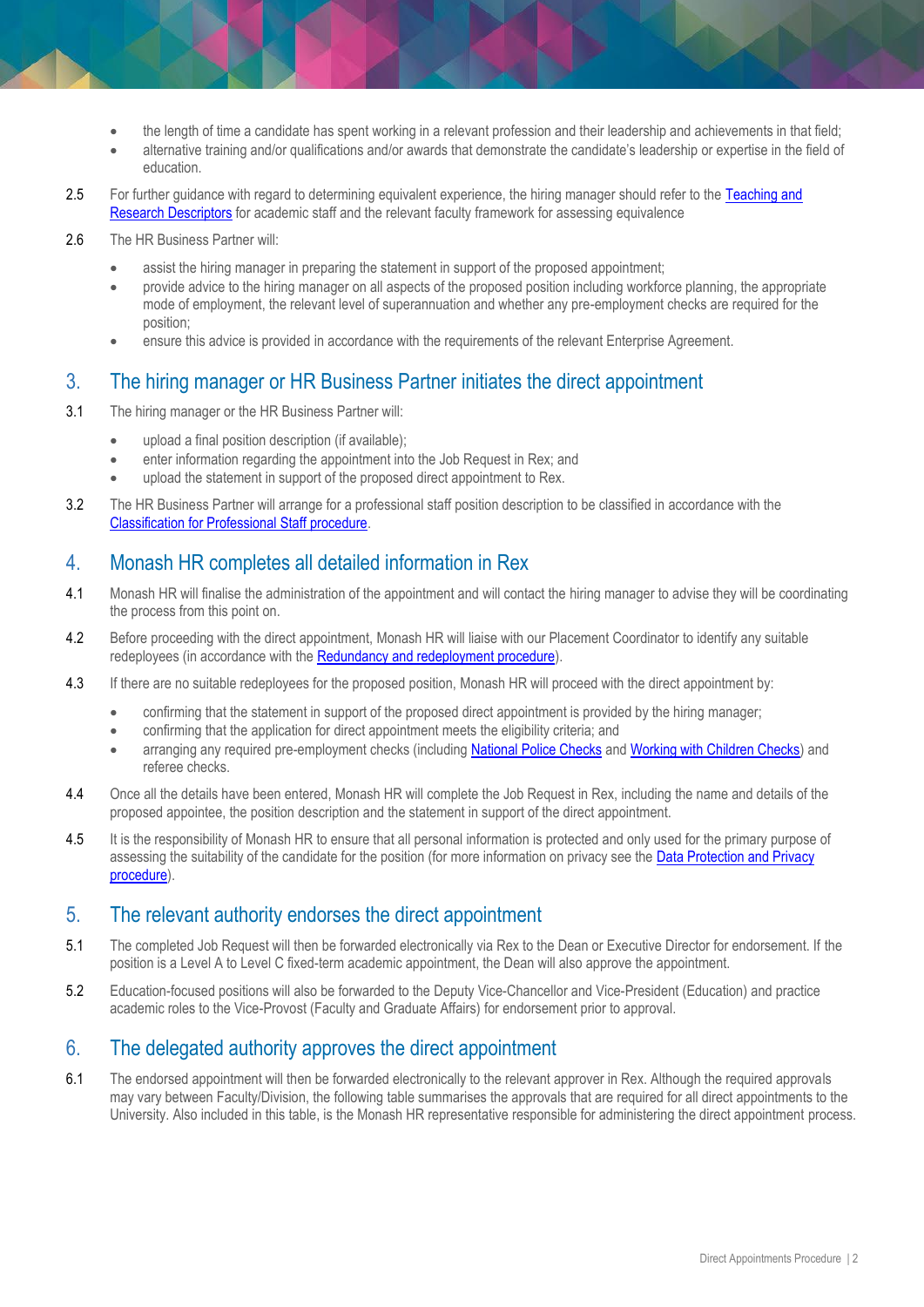| Type of position                                        | Approval of direct appointment                          | Monash HR representative responsible for the process                                                                                               |
|---------------------------------------------------------|---------------------------------------------------------|----------------------------------------------------------------------------------------------------------------------------------------------------|
| Professional staff - HEW1<br>to HEW9                    | <b>Chief Human Resources</b><br>Officer                 | <b>HR Recruitment Team</b>                                                                                                                         |
| Professional staff - HEW<br>Level 10 and above          | Chief Operating Officer and<br>Senior Vice-President    | The Manager, Remuneration and Senior Appointments is<br>responsible for the approval process.                                                      |
|                                                         |                                                         | The Manager, Remuneration and Senior Appointments is<br>responsible for issuing all contracts for HEW Levels 10 and<br>above.                      |
| Academic staff - Levels A<br>to C (fixed-term) $*$      | Dean                                                    | <b>HR Recruitment Team</b>                                                                                                                         |
| Academic staff - Levels D<br>(fixed-term)               | Vice-Chancellor following<br>endorsement of the Provost | The Manager, Remuneration and Senior Appointments is<br>responsible for the approval process.                                                      |
| Academic staff - Levels B<br>to D (continuing)          |                                                         | The HR Recruitment Team is responsible for the<br>appointment process for standard offers of employment.                                           |
| Academic staff - Level E<br>(fixed-term and continuing) |                                                         | The Manager, Remuneration and Senior Appointments is<br>responsible for the appointment process for Level E non-<br>standard offers of employment. |

\*No Level A continuing direct appointments are permitted.

## 7. The hiring manager confirms appointment with the incumbent

- 7.1 If the direct appointment is approved, the hiring manager:
	- will discuss **[probation](https://www.monash.edu/policy-bank/workplace-policy/probation-performance-and-promotion)** with the incumbent;
	- confirms the commencement details for the incumbent; and
	- notifies Monash HR who is responsible for administering the process of all details relevant to the incumbent's appointment.

## 8. Monash HR issues the formal offer of employment

- 8.1 Monash HR will then:
	- complete the appointment information in Rex to generate the letter of offer;
	- forward the letter of offer and associated documentation to the incumbent through Rex; and
	- manage the appointment process through to induction and onboarding.

#### 9. Breach of procedure

9.1 We treat any breach of our policies or procedures seriously. We encourage reporting of concerns about non-compliance and manage compliance in accordance with the applicable Enterprise Agreement or contract terms.

# **DEFINITIONS**

| Dean or Executive Director | The Dean of the faculty or Executive Director or nominee in any case where the Dean or Director has<br>formally nominated a person to act as their nominee for the purpose.                                        |
|----------------------------|--------------------------------------------------------------------------------------------------------------------------------------------------------------------------------------------------------------------|
| Direct appointment         | Occurs where there are special and exceptional circumstances to appoint a person directly into a<br>position without following the Recruitment of fixed-term and continuing staff.                                 |
| Education-focused          | A sub-category of teaching and research employment for academic staff whose primary role is to<br>provide a high standard of learning and teaching, educational design and delivery and educational<br>leadership. |
| <b>Head of Unit</b>        | A head of an academic or organisational work unit, for example Head of School, Head of Department or<br>where applicable, a person acting as their nominee.                                                        |
| Hiring manager             | The manager responsible for filling the vacancy, usually the supervisor of the position.                                                                                                                           |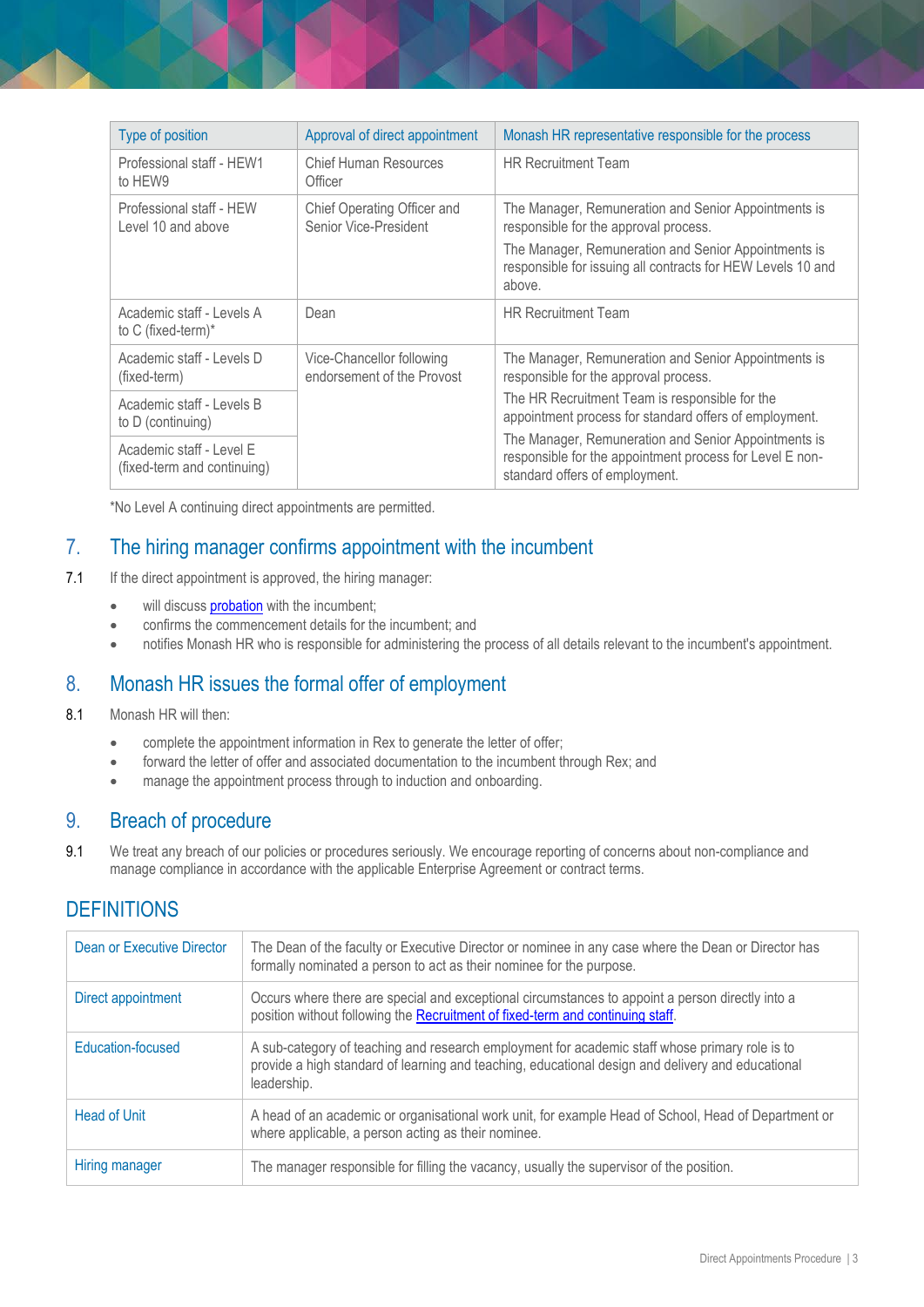| <b>HR Business Partner</b>               | A key member of the Monash HR Business Partnering community and provides strategic advice,<br>guidance and solutions that underpin key client goals, HR strategy and organisational vision to a<br>particular client group.                                                                                                                                                                                                                                                                                                                                                                                                                         |
|------------------------------------------|-----------------------------------------------------------------------------------------------------------------------------------------------------------------------------------------------------------------------------------------------------------------------------------------------------------------------------------------------------------------------------------------------------------------------------------------------------------------------------------------------------------------------------------------------------------------------------------------------------------------------------------------------------|
| Job request                              | The online form in the e-Recruitment System (Rex) used to communicate the specific requirements for a<br>particular position.                                                                                                                                                                                                                                                                                                                                                                                                                                                                                                                       |
| Position description                     | Describes the organisational location, primary objectives, key responsibilities and results areas and the<br>key selection criteria for a position.                                                                                                                                                                                                                                                                                                                                                                                                                                                                                                 |
| Practice                                 | A sub-category of teaching and research employment for academic staff engaged from a clinical or<br>professional practice background.                                                                                                                                                                                                                                                                                                                                                                                                                                                                                                               |
| <b>Enterprise Agreement</b>              | The Enterprise Agreement means the Monash University Enterprise Agreement (Academic &<br>Professional Staff) 2019 or the Trades and Services staff (Building and Metal Trades staff)<br>2009 or Trades and Services staff (Catering and Retail, Cleaning and Caretaking, and Miscellaneous<br>services staff) 2005 as applicable to the staff member in accordance with their contract of employment.                                                                                                                                                                                                                                               |
| Rex                                      | Recruitment Express, the University's online recruitment system. Rex is used to manage the end-to-end<br>recruitment and appointment process for all Monash staff and visitors. Rex is also used to manage the<br>on-line application process for other University programs and initiatives.                                                                                                                                                                                                                                                                                                                                                        |
| Selection criteria                       | Specify qualifications, knowledge, experience and demonstrated abilities required to perform the duties<br>and responsibilities of the position.                                                                                                                                                                                                                                                                                                                                                                                                                                                                                                    |
| Special and exceptional<br>circumstances | For the purposes of this procedure, include:<br>where the nominee has a unique or specific skill set which is strongly desired by the University;<br>$\bullet$<br>where the appointment is integral to maintain the stability of a research team;<br>$\bullet$<br>where the nominee has achieved a distinction of high order in their field of research;<br>$\bullet$<br>where it can be demonstrated that advertising would not provide an advantage to the University;<br>$\bullet$<br>and<br>where rapid action needs to be taken in order to attract an outstanding candidate, or to keep a key<br>$\bullet$<br>staff member at the University. |

# <span id="page-3-0"></span>**GOVERNANCE**

| Parent policy                       | <b>Recruitment and appointment</b>                                                                                                                                                                                                                                                                                                                                                                                                                                                                                                                                                                                                                                                                                                                                                                                                                                        |
|-------------------------------------|---------------------------------------------------------------------------------------------------------------------------------------------------------------------------------------------------------------------------------------------------------------------------------------------------------------------------------------------------------------------------------------------------------------------------------------------------------------------------------------------------------------------------------------------------------------------------------------------------------------------------------------------------------------------------------------------------------------------------------------------------------------------------------------------------------------------------------------------------------------------------|
| <b>Supporting schedules</b>         | N/A                                                                                                                                                                                                                                                                                                                                                                                                                                                                                                                                                                                                                                                                                                                                                                                                                                                                       |
| <b>Associated procedures</b>        | Academic Probation (for appointments made on or after 7 October 2014)<br>$\bullet$<br>Adjunct Appointments (academic staff)<br>$\bullet$<br><b>Employment Checks</b><br>$\bullet$<br><b>Honorary Appointments (professional staff)</b><br>$\bullet$<br><b>Professional Staff Probation</b><br>$\bullet$<br><b>Casual and Sessional Appointment procedure</b><br>$\bullet$<br>Recruitment of fixed-term and continuing staff<br>$\bullet$<br>Recruitment of Level E professorial staff<br>$\bullet$<br><b>Working with Children Checks</b><br>$\bullet$<br><b>Procedure forms</b><br><b>Accompanying partner recruitment protocol</b><br>$\bullet$<br>Application for direct Appointment Form (academic/research)<br>$\bullet$<br>Application for direct Appointment Form (professional) staff (Monash HR Only)<br>٠<br><b>Higher Education Standards in Teaching</b><br>٠ |
| Legislation mandating<br>compliance | N/A                                                                                                                                                                                                                                                                                                                                                                                                                                                                                                                                                                                                                                                                                                                                                                                                                                                                       |
| Category                            | Human Resources                                                                                                                                                                                                                                                                                                                                                                                                                                                                                                                                                                                                                                                                                                                                                                                                                                                           |
| Approval                            | Chief Human Resources Officer as delegate of the Chief Operating Officer - 12 February 2020                                                                                                                                                                                                                                                                                                                                                                                                                                                                                                                                                                                                                                                                                                                                                                               |